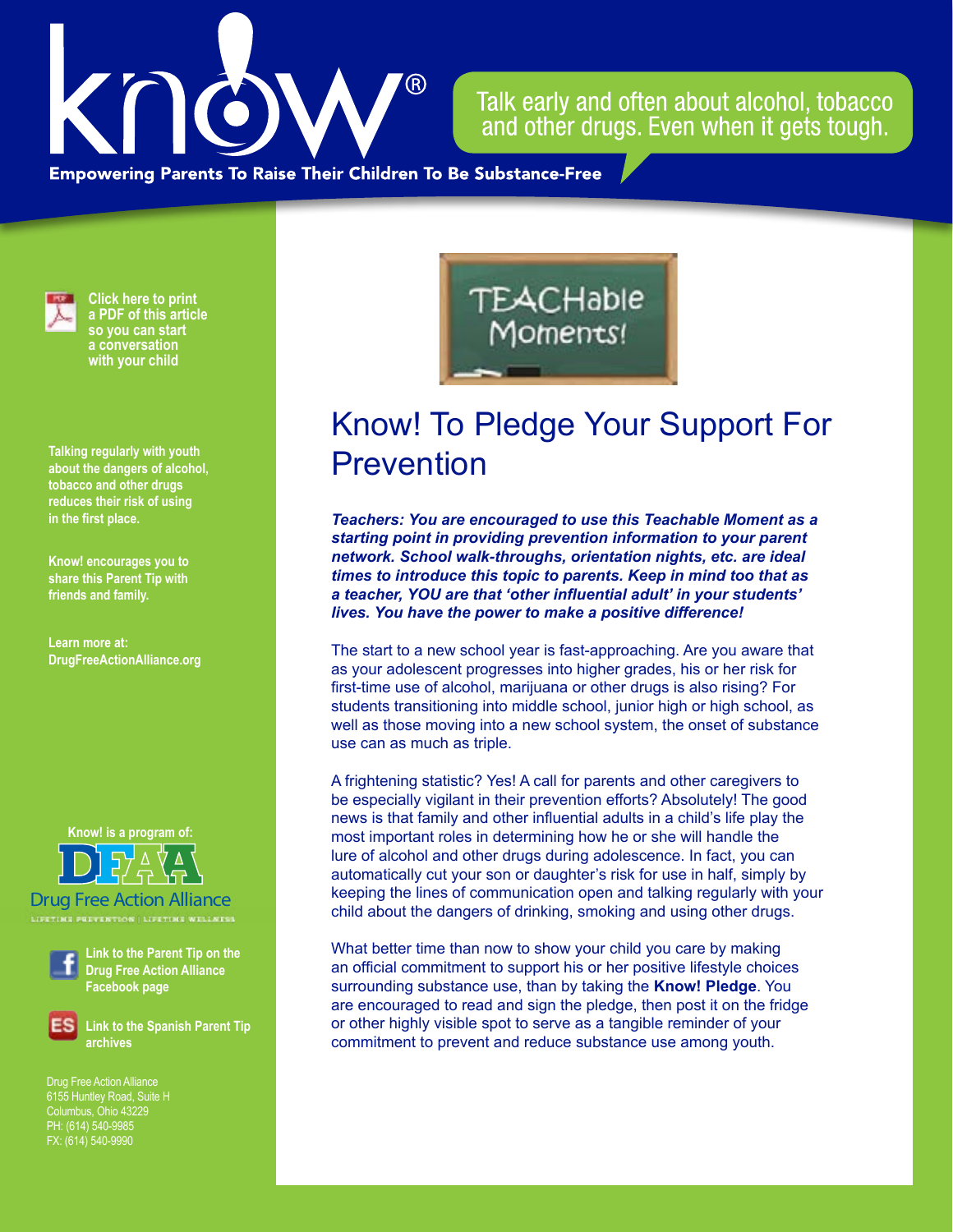## $\mathcal{P}(\mathsf{R})$

## Talk early and often about alcohol, tobacco and other drugs. Even when it gets tough.

**Empowering Parents To Raise Their Children To Be Substance-Free** 



**Click here to print a PDF of this article so you can start a conversation with your child**

**Talking regularly with youth about the dangers of alcohol, tobacco and other drugs reduces their risk of using in the first place.**

**Know! encourages you to share this Parent Tip with friends and family.**

**Learn more at: DrugFreeActionAlliance.org**

**Know! is a program of:**



Drug Free Action Alliance



**Link to the article on the Drug Free Action Alliance Facebook page**

Drug Free Action Alliance 6155 Huntley Road, Suite H Columbus, Ohio 43229 FX: (614) 540-9990



The **Know! Pledge** is as follows:

- **1. I will talk regularly with my children to make sure they are aware that I support their positive choices and am here to assist them in resisting negative influences.**
- **2. I will not support underage consumption of alcohol, tobacco or other drugs.**
- **3. I will adhere to the law and health guidelines surrounding the use of alcohol and other drugs.**

Signature(s) \_\_\_\_\_\_\_\_\_\_\_\_\_\_\_\_\_\_\_\_\_\_\_\_\_\_\_\_\_\_\_\_\_\_\_\_\_\_\_\_\_\_ Date  $\qquad \qquad$ 

This pledge is a great starting point, however, it is only the beginning. Ongoing **communication, information, education** and **participation** are all key aspects that need to accompany your pledge in order to be effective. These fundamental factors will be further explored throughout the school year.

In the meantime, keep these basic parent and caregiver prevention tips in mind:

- Spend time with your child and know what's happening in his or her daily life
- Maintain open communication that involves non-judgmental conversation (listening more than you talk)
- Talk about substances and the dangers they pose to one's health, relationships and future
- Help your child find his or her personal reason to refuse substances and practice saying 'no'
- Set limits, curfews and clear expectations for your child's non-use of alcohol and other drugs
- Use TV shows, music lyrics, the morning news, etc. as teachable moments, whenever possible, to talk about the negatives of substance abuse
- Get to know your child's friends and their friends' parents
- Help your son or daughter find something positive to do with their time